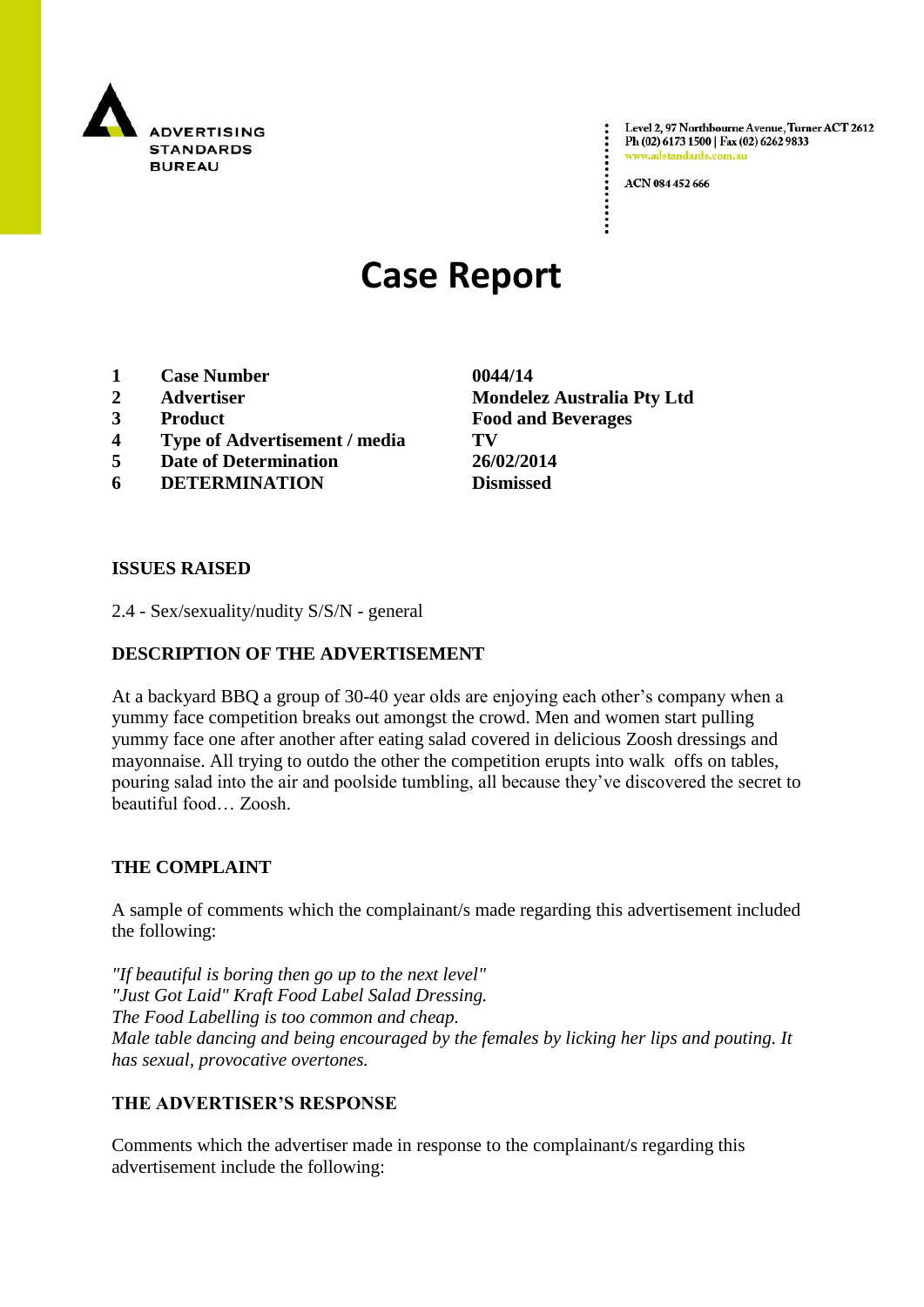*As one of Australia's largest food manufacturers and advertisers, Mondelez International has an important role in promoting products responsibly and we strive to take the upmost care in our advertising and communication to consumers.*

*A review of the information provided against our advertising schedule (included for your reference) demonstrates that the advertisement described by the complainant was not placed on the described networks on the dates nor the times suggested.*

*Three versions of the advertisement were developed for Zoosh Foods – 15, 30 and 60 second cuts. The scene which is the subject of the complaint appears only in the 60 second version, which has aired on YouTube and STV only. Our media schedule demonstrates that the 30 second ad was placed on 29 and 30 January, however did not feature the scene described by the complainant.*

*We will however address the complainant's concern around the sexual nature of the 60 second advertisement, and have reviewed the advertisement against section 2.4 of the AANA Code of Ethics which states that 'Advertising or Marketing Communications shall treat sex, sexuality and nudity with sensitivity to the relevant audience' and believe that the advertisement is consistent with the principles outlined in the AANA's Code.*

*The language, sounds and visuals are appropriate for the relevant audience and medium. The ad is not exploitative or degrading, and the language, sounds and visuals are used with sensitivity to the target audience. We disagree with the complainant that the male dancing on the table is encouraged by 'the females by licking her lips and pouting', as there is no connection between the male dancing on the table and the males and females pouting in the advertisement. The pouting by the males and females in the advertisement is to denote the comical treatment of the advertisement. The creative idea beyond the advertisement is to show that Zoosh Foods does not take the world of salad seriously by poking fun at those who do (and no one cares more for salad than models). We have specifically created a Zoosh pose for salad eaters called the 'Yummy Face' (which looks like an over-emphasized model pout), and involves models doing the 'Yummy Face' after they eat a Zoosh product.*

*Furthermore, the media schedule booked for Zoosh Foods targets 35 – 54 year old grocery buyers. The advertisement is designed to appeal to consumers and in no way intended to offend the wider community. We also believe that the advertisement does not contravene any prevailing community standards.*

*We also note that the complainant has raised concerns with regard to the name of one of the salad dressings in the Zoosh range 'Just Got Laid' free range mayonnaise. We note that this product is featured for approximately three seconds at the very end of the advertisement, however the words 'Just Got Laid' are illegible and cannot be read on screen. We also note that labels and packaging for products are excluded advertising or marketing communications from the AANA's Code. In the spirit of the Zoosh range, the premise behind the name of the product is comical and is intended to be a fun way of representing free range egg mayonnaise. In any event, as raised above, the product's name and the words 'Just Got Laid' cannot be read on screen, and therefore in our view is not a part of the advertisement.*

#### **THE DETERMINATION**